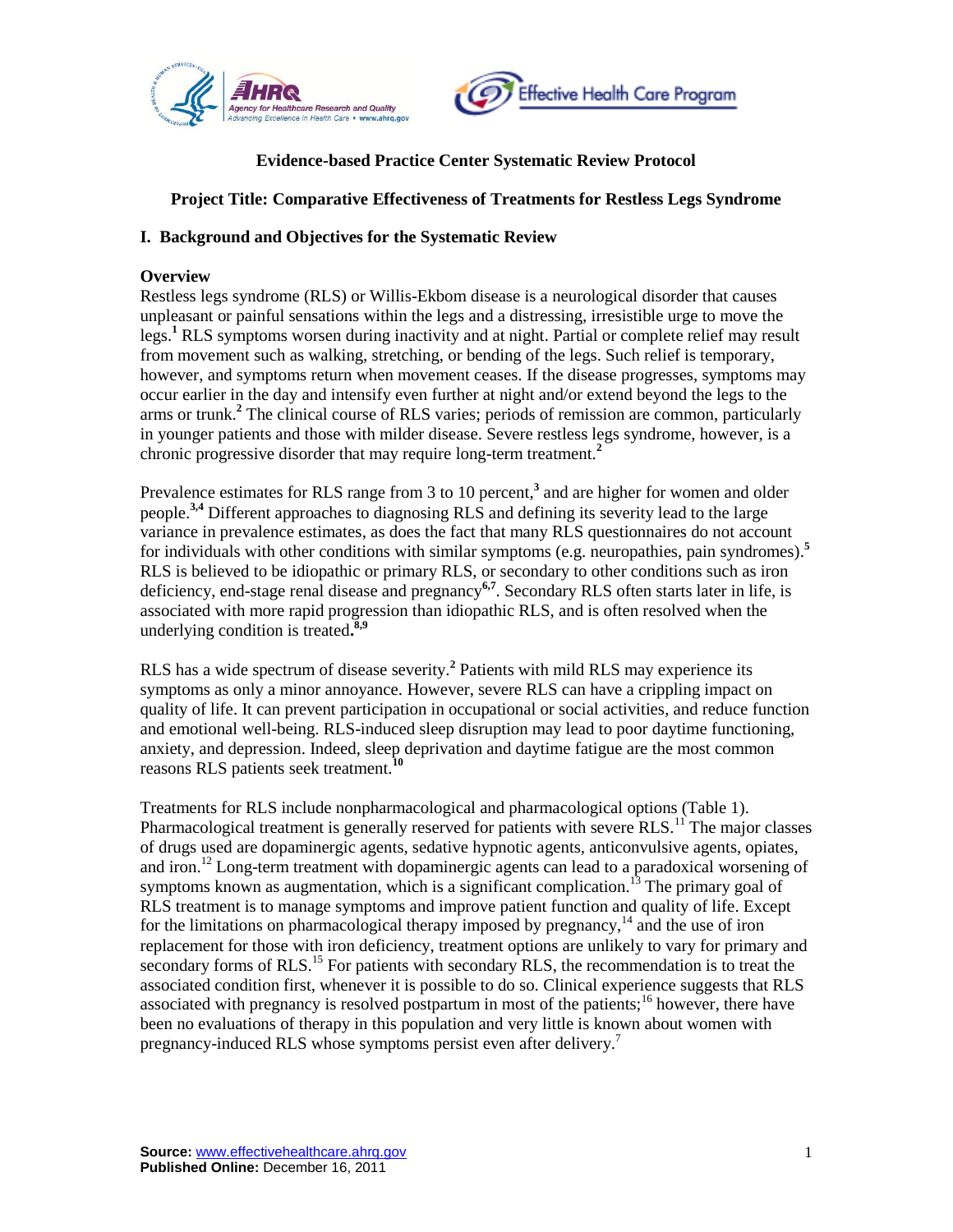



## **Table 1: Pharmacological and non-pharmacological treatments for RLS**

| <b>Pharmacological Treatments</b>                                                                            |                         |                                       |                                           |                                                                                                                 |  |  |
|--------------------------------------------------------------------------------------------------------------|-------------------------|---------------------------------------|-------------------------------------------|-----------------------------------------------------------------------------------------------------------------|--|--|
| <b>Class</b>                                                                                                 | <b>Generic Name</b>     | <b>US Trade</b><br><b>Name</b>        | <b>FDA</b><br><b>Approved</b><br>for RLS? | <b>Adverse Effects<sup>+</sup></b>                                                                              |  |  |
| Dopaminergic                                                                                                 | Levodopa                | Sinemet <sup>®</sup>                  |                                           | Nausea or vomiting;                                                                                             |  |  |
| agents                                                                                                       | Ropinirole              | Requip <sup>®</sup>                   | Yes                                       | orthostatic hypertension;                                                                                       |  |  |
|                                                                                                              | Pramipexole             | Mirapex <sup>®</sup>                  | Yes                                       | hallucination; augmentation of symptoms;                                                                        |  |  |
|                                                                                                              | Ritigotine              | $Neupro^{\circledR}$                  |                                           | insomnia; nasal congestion and fluid<br>retention; and impulse control disorders.                               |  |  |
| Sedative-                                                                                                    | Clonazepam              | Rivotril®                             |                                           | Tolerance; sedation; gait instability, and                                                                      |  |  |
| hypnotics                                                                                                    | Temazepam               | Restoril®                             |                                           | impotence.                                                                                                      |  |  |
|                                                                                                              | Oxazepam                | Serax <sup>®</sup>                    |                                           |                                                                                                                 |  |  |
| Anticonvulsants                                                                                              | Gabapentin<br>Enacarpil | Horizant <sup>®</sup>                 | Yes                                       | Dizziness; fatigue; somnolence; ataxia.                                                                         |  |  |
|                                                                                                              | Gabapentin              | Neurontin <sup>®</sup>                |                                           |                                                                                                                 |  |  |
|                                                                                                              | Pregabalin              | Lyrica <sup>®</sup>                   |                                           |                                                                                                                 |  |  |
| Opioids                                                                                                      | Hydrocodone             | $-Vicodin^{\circledR}$<br>-Lortab®    |                                           | Sedation; pruritus; constipation; nausea or<br>vomiting; dry mouth; dependence;<br>exacerbation of sleep apnea. |  |  |
|                                                                                                              | Codeine                 | Tylenol # $3$<br>w/codeine®           |                                           |                                                                                                                 |  |  |
|                                                                                                              | Tramadol                | -Ultram®<br>-Tramal®                  |                                           |                                                                                                                 |  |  |
|                                                                                                              | Oxycodone or            | $-Tylox^{\circledR}$                  |                                           |                                                                                                                 |  |  |
|                                                                                                              | oxycodone-XR            | -Percodan®<br>-Oxycontin <sup>®</sup> |                                           |                                                                                                                 |  |  |
|                                                                                                              | Methadone               | -Methadose®<br>-Dolophine®            |                                           |                                                                                                                 |  |  |
|                                                                                                              | Morphine<br>Sulphate-XR | Depodur <sup>®</sup>                  |                                           |                                                                                                                 |  |  |
| Iron                                                                                                         |                         |                                       |                                           | Constipation; nausea; reflux; abdominal<br>pain; diarrhea.                                                      |  |  |
| <b>Non-pharmacological Treatments</b>                                                                        |                         |                                       |                                           |                                                                                                                 |  |  |
| Exercise<br>$\bullet$                                                                                        |                         |                                       |                                           |                                                                                                                 |  |  |
| Hot or cold bath<br>$\bullet$                                                                                |                         |                                       |                                           |                                                                                                                 |  |  |
| Limb Massage<br>$\bullet$                                                                                    |                         |                                       |                                           |                                                                                                                 |  |  |
| Sleep Hygiene<br>$\bullet$                                                                                   |                         |                                       |                                           |                                                                                                                 |  |  |
| Acupuncture<br>$\bullet$                                                                                     |                         |                                       |                                           |                                                                                                                 |  |  |
| Herbal medicines<br>$\bullet$                                                                                |                         |                                       |                                           |                                                                                                                 |  |  |
| Cognitive behavioral therapy<br>$\bullet$                                                                    |                         |                                       |                                           |                                                                                                                 |  |  |
| Counter-pulsation devices<br>$\bullet$                                                                       |                         |                                       |                                           |                                                                                                                 |  |  |
| Compression stockings<br>$\bullet$                                                                           |                         |                                       |                                           |                                                                                                                 |  |  |
| Eliminating RLS precipitants (caffeine, alcohol, and nicotine; antidepressants; antihistamines)<br>$\bullet$ |                         |                                       |                                           |                                                                                                                 |  |  |

†Adverse effects of treatments are specific to use of these drugs for RLS and were derived primarily from Earley<sup>10</sup> with additional input from clinical experts.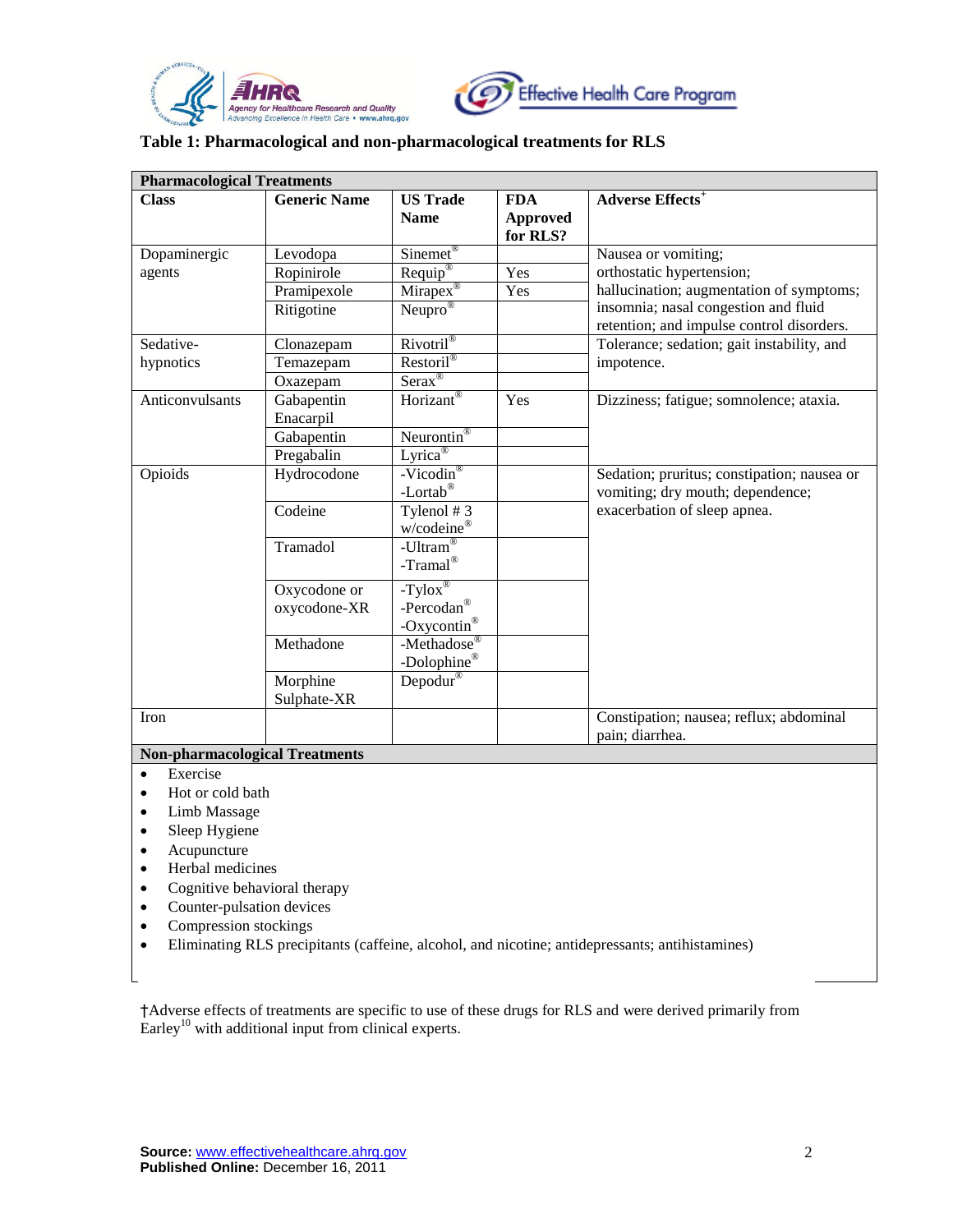



### **Controversy and Uncertainty**

Clinicians face substantial uncertainty related to defining RLS, assessing disease severity, and evaluating the risk/benefits of treatment. While these challenges are common to both primary care and specialty settings, they may be more pronounced in primary care. Specific issues that affect clinical practice include:

### **RLS Diagnosis: primary care versus specialty practice**

RLS is diagnosed based on clinical history using standard criteria developed by the International Restless Legs Study (IRLS) group in  $1995<sup>17</sup>$  and revised in a consensus conference at the NIH in 2003.<sup>9</sup> The use of standard criteria is common in clinical research and possibly in specialty practice. However, in primary care, the standard criteria may be less consistently applied. As a result, patients may be misdiagnosed, misclassified, and receive unnecessary or ineffective treatment. Direct-to-consumer advertising may also result in patients requesting potentially inappropriate pharmacological treatments for RLS-like symptoms.

## **Distinguishing RLS from other disorders**

Reliable diagnosis and treatment of RLS requires distinguishing it from disorders that present similar symptoms.<sup>18</sup> "Mimic" conditions sometimes satisfy the standard RLS criteria, and thus must be ruled out via neurological examination in cases of clinical uncertainty.<sup>18</sup>

Many patients with RLS also experience semi-rhythmic limb movements called periodic limb movements (PLM) during wakefulness or sleep. However, these movements are not specific to RLS;<sup>19</sup> they may also occur among older adults, in those taking antidepressants, and as a result of certain neurological and sleep disorders (e.g. narcolepsy).<sup>20</sup> Therefore, RLS is distinct from sleep disorders such as periodic limb movements disorder (PLMD).

### **Assessing risk/benefits of treatment**

RLS encompasses a broad range of condition severity.<sup>9</sup> Pharmacologic treatment is necessary only for those for whom the disease significantly impacts quality of life.<sup>21,22</sup> For individuals with mild or moderate symptoms, the risks/benefits of therapy are unclear. In addition, longterm risks and benefits of treatment are unclear for children and older adults with multiple comorbidities.

### **Measuring changes in disease status and impact of treatment**

Lack of objective measures for assessing disease status presents a challenge in clinical practice.<sup>23</sup> Typically, clinical interviews are used to assess disease severity and treatmentinduced changes in disease status. In research settings, the same assessments are made using specific rating scales such as the International Restless Legs Study Group (IRLS) scale and Clinical Global Impressions (CGI) scale.<sup>23</sup> However, the results of RLS severity scales cannot be meaningfully interpreted in the absence of clearly defined "minimum clinically important differences" (MCIDs). MCIDs are the smallest increments of improvement considered worthwhile by the patient. Without established MCIDs, we cannot be certain that a change in scale score reflects improvements that patients consider significant.

### **Durability and sustainability of treatment benefits**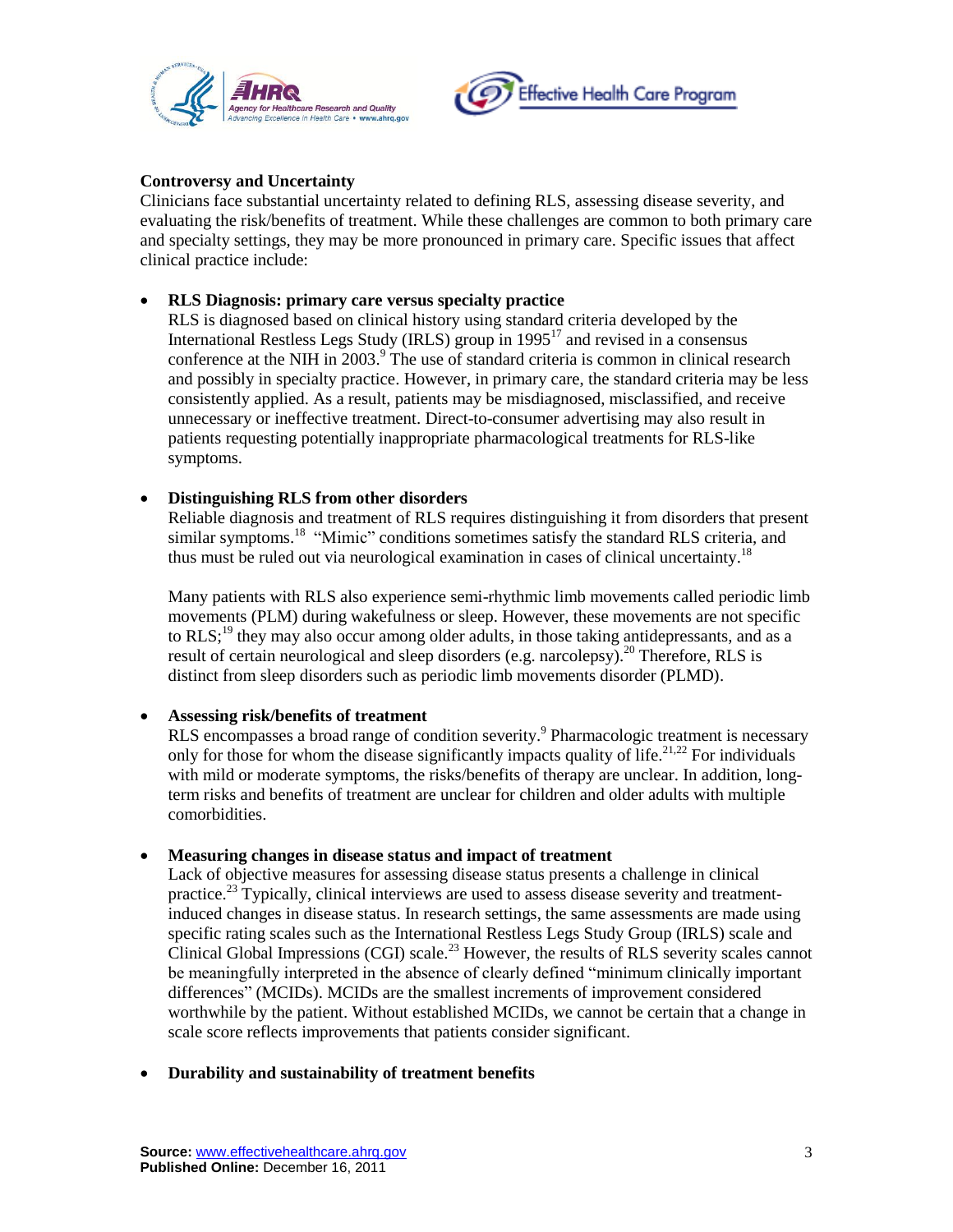



Durability of treatment benefits and sustainability of treatments over time are critical issues. Many patients with RLS report switching between treatments or drug classes due to treatment side effects, or because the treatment benefits are not sustained.

# **Long-term benefits and harms of treatment**:

Substantial uncertainty exists about the long-term benefits and harms of treatments for RLS. Most of what we know about the effectiveness of pharmacological treatments for RLS comes from short-term clinical trials. Yet, the disease is chronic, often requiring life-long treatment. Furthermore, augmentation, a treatment-induced exacerbation of symptoms in response to dopaminergic therapy, can occur during the first 2 years of treatment and sometimes many years into treatment. $24$ 

Several developed scales are used to assess RLS severity, impact, and specific health outcomes. (Table 2).<sup>23</sup> The International Restless Leg Study group (IRLS) scale is most widely reported. MCIDs have not been defined for these scales.<sup>23</sup>

| <b>Severity and Impact of Disease</b>                      |                                                                                                                                                                                                                                                                                                                                                                                                           |                                                                                                                                                                                                                                                                                                                                                                          |  |  |  |
|------------------------------------------------------------|-----------------------------------------------------------------------------------------------------------------------------------------------------------------------------------------------------------------------------------------------------------------------------------------------------------------------------------------------------------------------------------------------------------|--------------------------------------------------------------------------------------------------------------------------------------------------------------------------------------------------------------------------------------------------------------------------------------------------------------------------------------------------------------------------|--|--|--|
| <b>Scale</b>                                               | <b>Objective/Description</b>                                                                                                                                                                                                                                                                                                                                                                              | <b>Components of the Scale</b>                                                                                                                                                                                                                                                                                                                                           |  |  |  |
| International<br><b>RLS Study</b><br>group scale<br>(IRLS) | Assessment of the severity of<br>disease and its impact<br>Scale with 10 items with each<br>$\bullet$<br>item rated on a 5 point scale (0)<br>$=$ no symptoms, $4 =$ very<br>severe or frequent. symptoms)<br>Scores are combined to give a<br>global assessment (0: No RLS;<br>1-10: mild; 11-20: moderate;<br>21-30: severe; 31-40: very<br>severe)<br>Assessed together by patient<br>and investigator | Intensity (5 items)<br>$\bullet$<br>Frequency (1 item)<br>$\bullet$<br>Consequences of RLS (4)<br>questions on sleep quality,<br>daytime tiredness, mood, and<br>quality of life)                                                                                                                                                                                        |  |  |  |
| <b>Clinical Global</b><br>Impressions<br>(CGI)[1]          | Assessment of severity,<br>$\bullet$<br>improvement from baseline,<br>treatment efficacy, and side<br>effects of treatment<br>Scores are not combined; often<br>just one component of the<br>scale (e.g. Improvement) is<br>assessed<br>Assessed by clinician                                                                                                                                             | Disease severity (item 1; $1 =$<br>$\bullet$<br>not at all ill and $7 =$ extremely<br>severe ill)<br>Improvement from baseline<br>$item 2; 1 = very much$<br>improved, $7 =$ very much<br>worsened)<br>Efficacy assessment (item 3; 1<br>$=$ very good, $4 =$ unchanged or<br>worsened)<br>Side-effects (item 4; $1 =$ none, 4<br>$=$ outweighs therapeutic<br>efficacy) |  |  |  |
|                                                            | <b>Impact of RLS on Quality of Life</b>                                                                                                                                                                                                                                                                                                                                                                   |                                                                                                                                                                                                                                                                                                                                                                          |  |  |  |
| <b>Scale</b>                                               | <b>Objective/Description</b>                                                                                                                                                                                                                                                                                                                                                                              | <b>Components of the Scale</b>                                                                                                                                                                                                                                                                                                                                           |  |  |  |
| <b>Restless Legs</b><br>Quality of Life                    | Measures of RLS impact on<br>social function, daily function,                                                                                                                                                                                                                                                                                                                                             | Social function (4 items), daily<br>function (6 items), sleep quality                                                                                                                                                                                                                                                                                                    |  |  |  |

Table 2: Scales to assess severity of RLS and its impact on function and quality of life.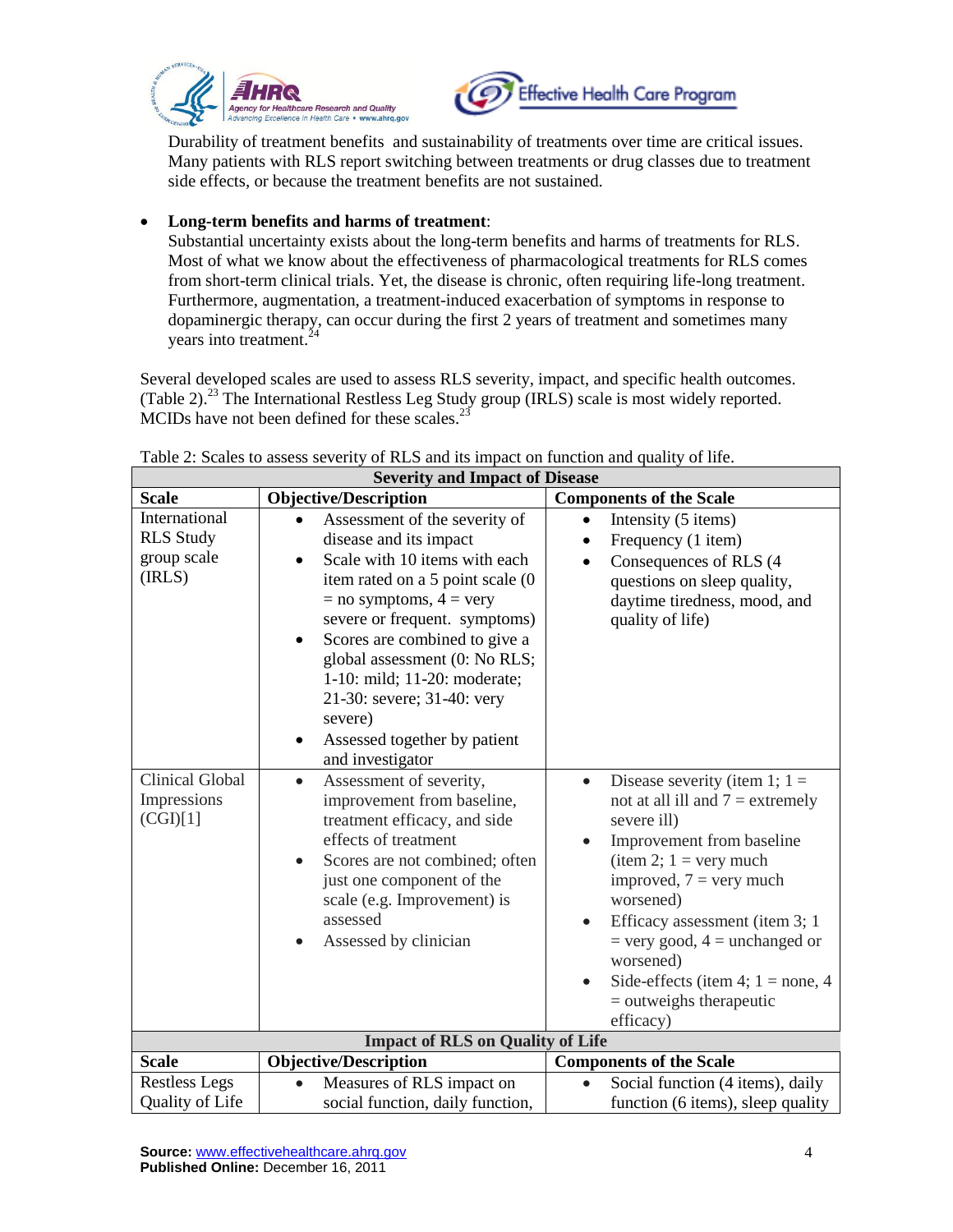



| Instrument                     | sleep quality, and emotional                                        | (4 items), and emotional well-                                      |
|--------------------------------|---------------------------------------------------------------------|---------------------------------------------------------------------|
| (RLS-QLI)                      | well-being                                                          | being (3 items)                                                     |
| <b>Hopkins RLS</b>             | Completed by patient<br>$\bullet$<br>10 of the 18 items are used to |                                                                     |
| Quality of Life                | $\bullet$<br>derive RLS related "overall                            | 18-item questionnaire<br>$\bullet$<br>measuring RLS impact on daily |
| Questionnaire                  | life impact score"                                                  | function (8), social activities                                     |
| (RLSQoL)                       | Completed by patient                                                | and travel arrangements (2),                                        |
|                                |                                                                     | morning activities and                                              |
|                                |                                                                     | concentration (5) and sleep and                                     |
|                                |                                                                     | sexual activities (3)                                               |
| RLS Quality of                 | A total RLS related quality of<br>$\bullet$                         | 12-item questionnaire to<br>$\bullet$                               |
| Life                           | life score is calculated.                                           | measure impact of RLS                                               |
| Questionnaire<br>$(Qol-RLS)$   | Completed by patient                                                | symptoms on daily activities,                                       |
|                                |                                                                     | emotional well-being, social<br>interactions, and sleep             |
|                                |                                                                     |                                                                     |
|                                | <b>Impact of RLS on Sleep</b>                                       |                                                                     |
| <b>Scale</b>                   | Objective/Description                                               | <b>Components of the Scale</b>                                      |
| Epworth                        | Measures daytime sleepiness.                                        | 8-item, 4-point ( $0 =$ no chance<br>$\bullet$                      |
| Sleepiness<br>Scale            |                                                                     | of dozing and $3 =$ high chance                                     |
|                                |                                                                     | of dozing) questionnaire<br>measuring daytime somnolence            |
|                                |                                                                     | in different situations.                                            |
|                                |                                                                     | A score greater than 10 is<br>$\bullet$                             |
|                                |                                                                     | characterized as "sleepy" and a                                     |
|                                |                                                                     | score greater than 18 is                                            |
|                                |                                                                     | considered "very sleepy"                                            |
| Medical                        | Measures multiple aspects of<br>$\bullet$                           | 12-item questionnaire assesses<br>$\bullet$                         |
| Outcomes<br><b>Study Sleep</b> | sleep                                                               | sleep initiation, maintenance,                                      |
| Scale                          | A sleep problems index can<br>also be calculated by grouping        | quality, quantity, adequacy,<br>daytime somnolence, snoring,        |
|                                | items from individual domains                                       | and sleep breathing disorders                                       |
|                                |                                                                     |                                                                     |
| Pittsburgh                     | Measures multiple aspects of<br>٠                                   | 19-item questionnaire                                               |
| <b>Sleep Quality</b>           | sleep to calculate a global                                         | measuring 7 components of                                           |
| Index                          | score                                                               | sleep: sleep quality, latency,                                      |
|                                |                                                                     | duration, efficiency,                                               |
|                                |                                                                     | disturbance, use of sleep<br>medication, and daytime                |
|                                |                                                                     | dysfunction                                                         |
|                                |                                                                     | Score ranges from 0 to 21;                                          |
|                                |                                                                     | Total score << 5 indicates good                                     |
|                                |                                                                     | sleep quality and a total score                                     |
|                                |                                                                     | >5 indicates poor sleep quality.                                    |
| <b>Scale</b>                   | <b>Augmentation</b><br><b>Objective/Description</b>                 | <b>Components of the Scale</b>                                      |
| Augmentation*                  | ASRS, developed by the                                              | 3 items (9 point: $0 = no$ sign of                                  |
| <b>Severity Rating</b>         | European RLS Study Group                                            | augmentation, $8 =$ signs of                                        |
| Scale                          | A total score (range $0$ to $24$ ) is                               | severe augmentation) are used                                       |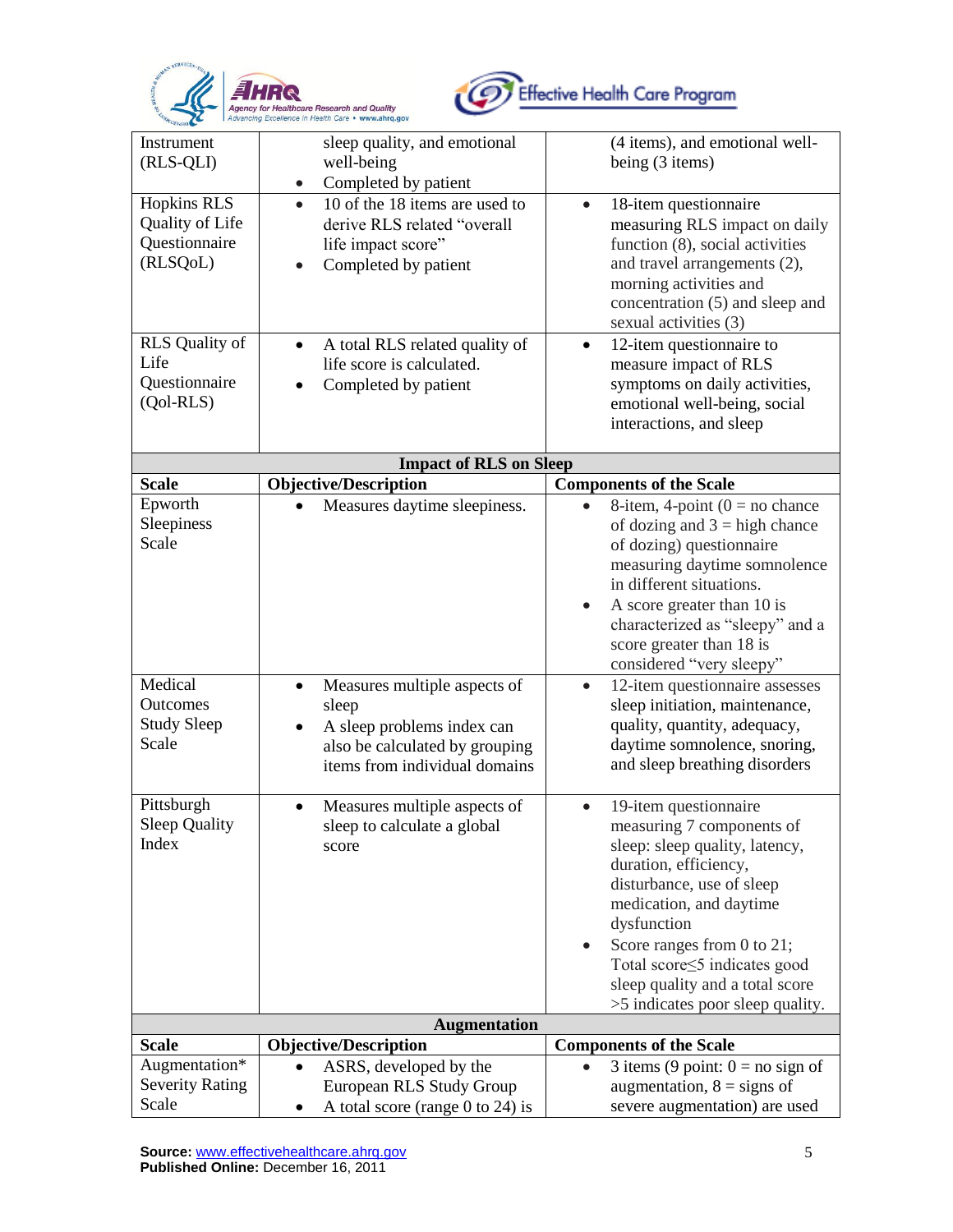

\*Augmentation is characterized by: greater intensity of symptoms; earlier onset of symptoms; shorter latency to onset of symptoms during inactivity; and spread of symptoms to other body parts (usually the arms, but also to the trunk and the face)

# **Relevance of the Review to Patients, Practitioners and to the Research Community**

We will systematically review the literature to assess the benefits and harms of treatment, especially long-term outcomes. We will evaluate methods used to define RLS, assess its severity, and measure treatment benefits and harms. Further, we will identify gaps in the available evidence and develop a future research agenda.

RLS treatment choices vary by patient age and by the severity and impact of the disease.**<sup>11</sup>** For patients whose symptoms are mild (and/or episodic or intermittent), the critical issue is how to evaluate need for treatment based on the degree to which symptoms affect the patient's quality of life. For patients suffering from severe RLS, the critical issue is how to identify the treatment options with the greatest long-term benefits and the least harms. Treating children and older adults with RLS presents specific challenges. We do not know the impact of long-term use of these drugs in children. Neither do we know the risks/benefits of the drugs for older adults who take several medications for multimorbidities.

# **II. The Key Questions**

We developed the key questions after a topic refinement process that included a preliminary review of the literature and consultation with a key informant panel of RLS experts and stakeholders. Key informants identified specific salient issues, including the complexity of determining need for treatment, and uncertain long-term risks/benefits of treatment. Additionally, the panel emphasized the need to examine treatment durability and sustainability, because patients using RLS medications long-term often report the need to switch treatments as benefits diminish or cease over time. Based on key informant input, we made the following changes.

- Expanded the population to include all individuals diagnosed with RLS.
- Added specific questions to address durability and sustainability of treatments and the long-term harms of treatment.

The draft key questions were posted for public comment on the AHRQ Effective Health Care Program website for additional feedback from August 2, 2011 to August 30, 2011. . We also sought input from a technical panel of experts (TEP) convened to provide methodological and content expertise to the review. In response to public comments and input from the TEP, we revised the key questions, adding iron status to the list of patient characteristics that may affect outcomes. The TEP endorsed restricting study scope to individuals diagnosed with RLS and excluding studies on periodic limb movement disorder or other sleep-related conditions. The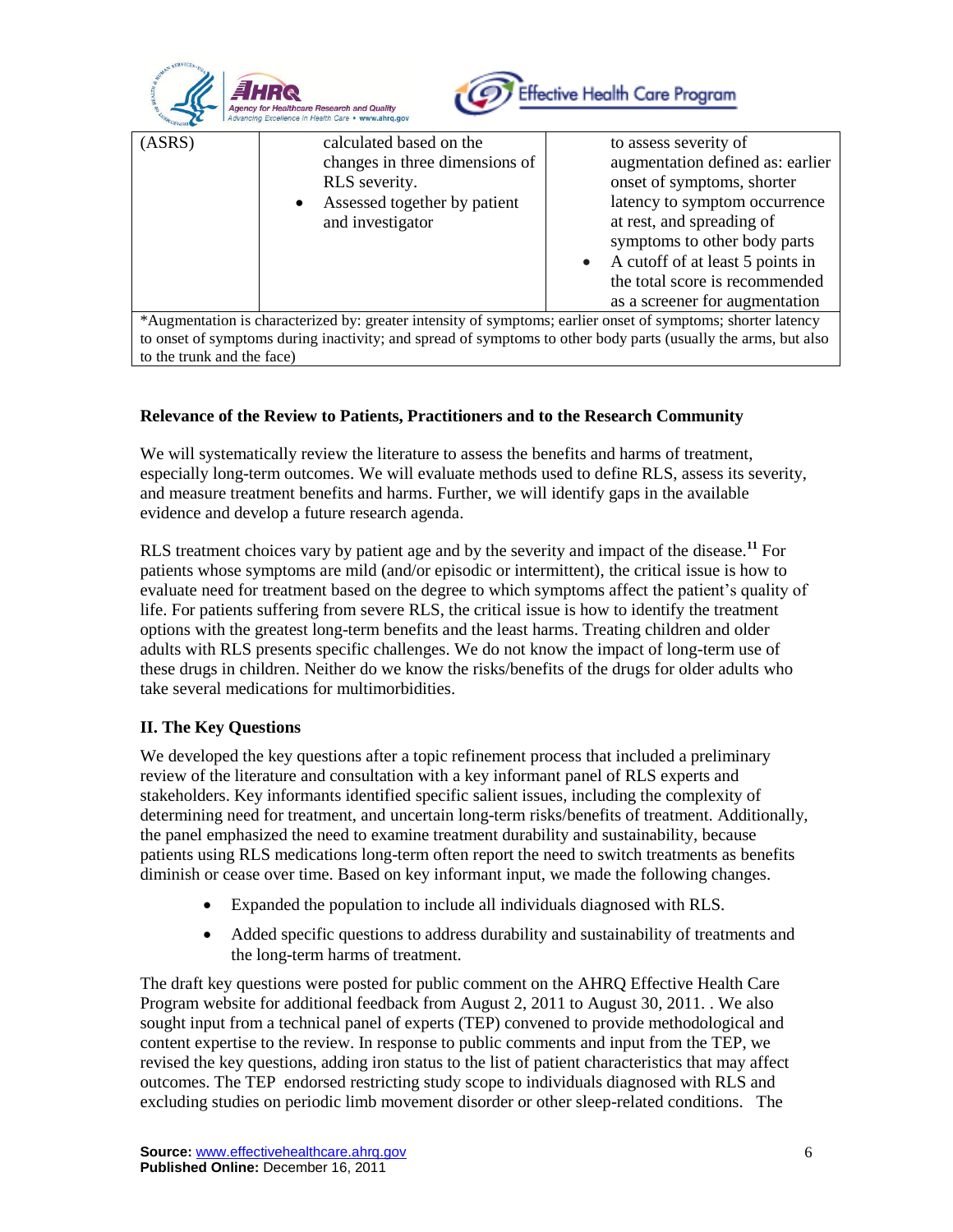



TEP also helped us prioritize outcomes on the basis of their relevance to improvements in patient function and quality of life. Informed by input from the TEP, we chose the International RLS (IRLS) scale score as the primary outcome and Clinical Global Impression (CGI) scale score, disease-specific quality of life scale score, and patient-reported sleep quality as secondary outcomes. We expanded the list of nonpharmacological treatments to include counter pulsation devices and compression stockings.

The final key questions are:

# **Question 1**

What is the comparative effectiveness of treatments for restless legs syndrome (RLS)?

- a. What are the benefits from RLS treatments when compared to placebo or no treatment?
- b. What are the benefits from RLS treatments when compared to other active treatments?
- c. What is the durability and sustainability<sup>a</sup> of treatment benefits?

## **Question 2**

What are the harms from RLS treatments?

- a. What are the harms from RLS treatments when compared to placebo or no treatment?
- b. What are the harms from RLS treatments when compared to other active treatments?
- c. What are the long-term harms from treatment?

### **Question 3**

What is the effect of patient characteristics (age, gender, race, comorbidities, disease severity, etiology, iron status, pregnancy, end-stage renal disease) on the benefits and harms of treatments for RLS?

The definitions of population, intervention/comparator, outcomes, setting and time frame are:

# **Population**

 $\overline{a}$ 

• Individuals with restless legs syndrome

Major subgroup: Older adults (age 65+) with comorbidities

Patient characteristics of interest, which may modify RLS disease course and treatment outcomes, include:

- o Age
- o Race
- o Gender
- o RLS Severity
- o Comorbidities
- o Etiology (i.e., primary or secondary RLS)

<sup>&</sup>lt;sup>a</sup>Durability refers to treatment benefits that hold up over time while sustainability refers to tolerability of treatments over time.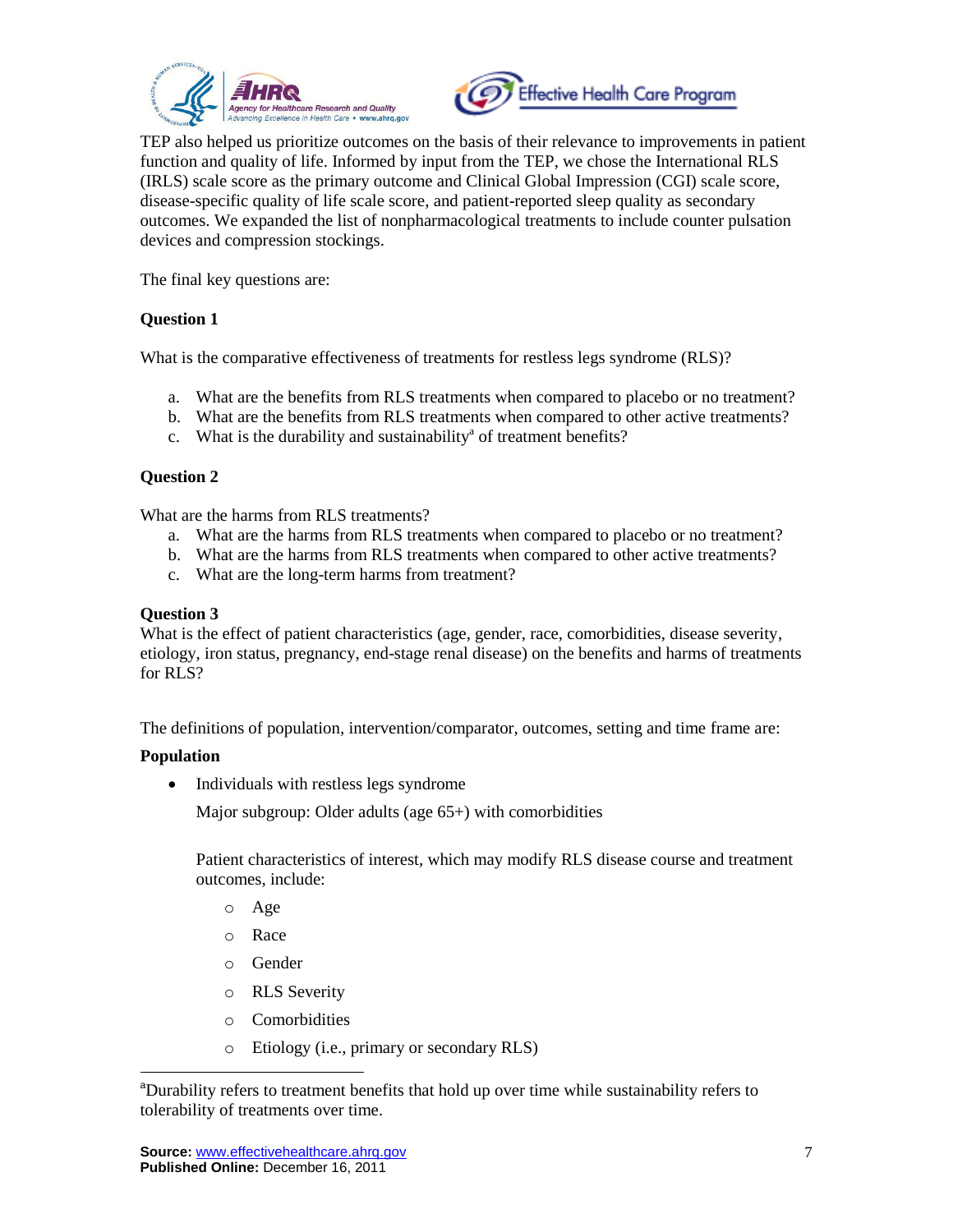



- o Iron Status
- o Pregnancy
- o End-stage kidney disease

### **Interventions**

- Pharmacological treatments (dopaminergic agents, sedative-hypnotics, anticonvulsants, opioids, and iron supplementation)
- Nonpharmacological treatments (moderate exercise, hot or cold bath, limb massage, sleep hygiene, acupuncture, herbal medicines, cognitive behavioral therapy, counter pulsation devices, compression stockings, eliminating precipitants of RLS) Interventions may include combination of one of more of pharmacological or nonpharmacological treatments.

#### **Comparators**

• Placebo (or sham treatments), no treatment, or other active comparator

### **Outcomes**

Primary Outcomes

o Change in disease severity and impact assessed using International RLS (IRLS) rating scale

### Secondary Outcomes

- o Change in Clinical Global Impression (CGI) scale score
- o Change in quality of life as measured by disease-specific scale (e.g., Restless legs quality of life instrument, Hopkins RLS quality of life questionnaire, RLS quality of life questionnaire)
- o Change in patient-reported sleep outcomes measured using a validated sleep scale (e.g., Epworth sleepiness scale, Medical Outcomes Study sleep scale, Pittsburgh Sleep Quality Index)

### Harms of treatment

- o All reported adverse reactions and effects including Augmentation (Harms specific to each class of drugs are listed in Table 1)
- o Treatment discontinuation due to adverse effects (number of patients experiencing adverse events, number of drop-outs due to adverse events)

For each of the outcomes, we will analyze total scale scores from validated scales noted above. For each scale, we will try to determine, the minimum change in score that translates to clinically meaningful improvement. To analyze clinically meaningful response to treatment we will set responder criteria on these scale scores to be: 1) resolution of symptoms (IRLS scale score=0); 2) percent of patients with reduction of symptoms from very severe or severe to mild (IRLS<10);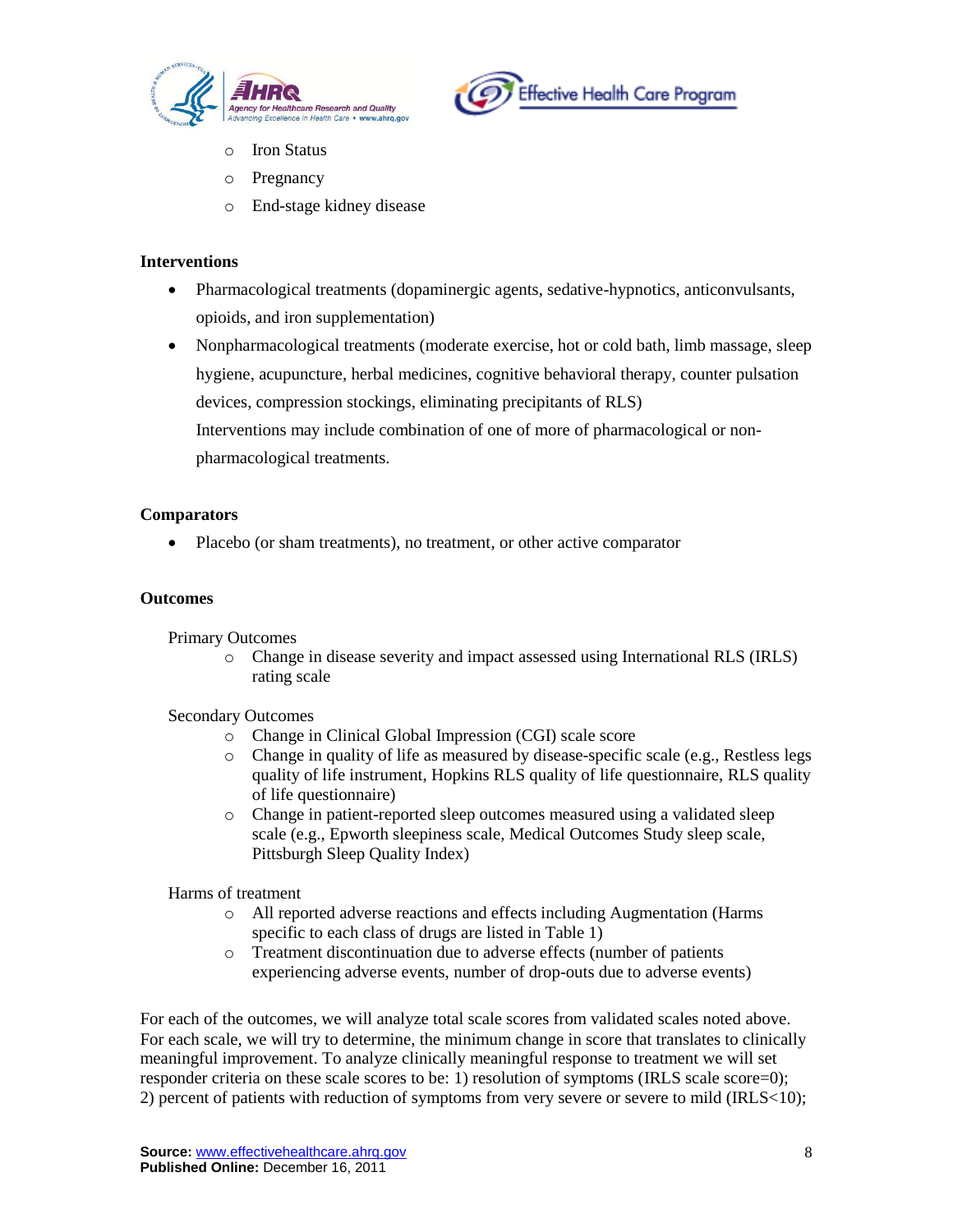



3) More than 50% change in IRLS score from baseline; or 4) percent of patients who are much improved or very much improved on the CGI scale.

## **Timing**

• Minimum of 4 weeks. (short-term: < 6 months; intermediate 6-24 months; long term > 24 months)

### **Setting**

• Outpatient settings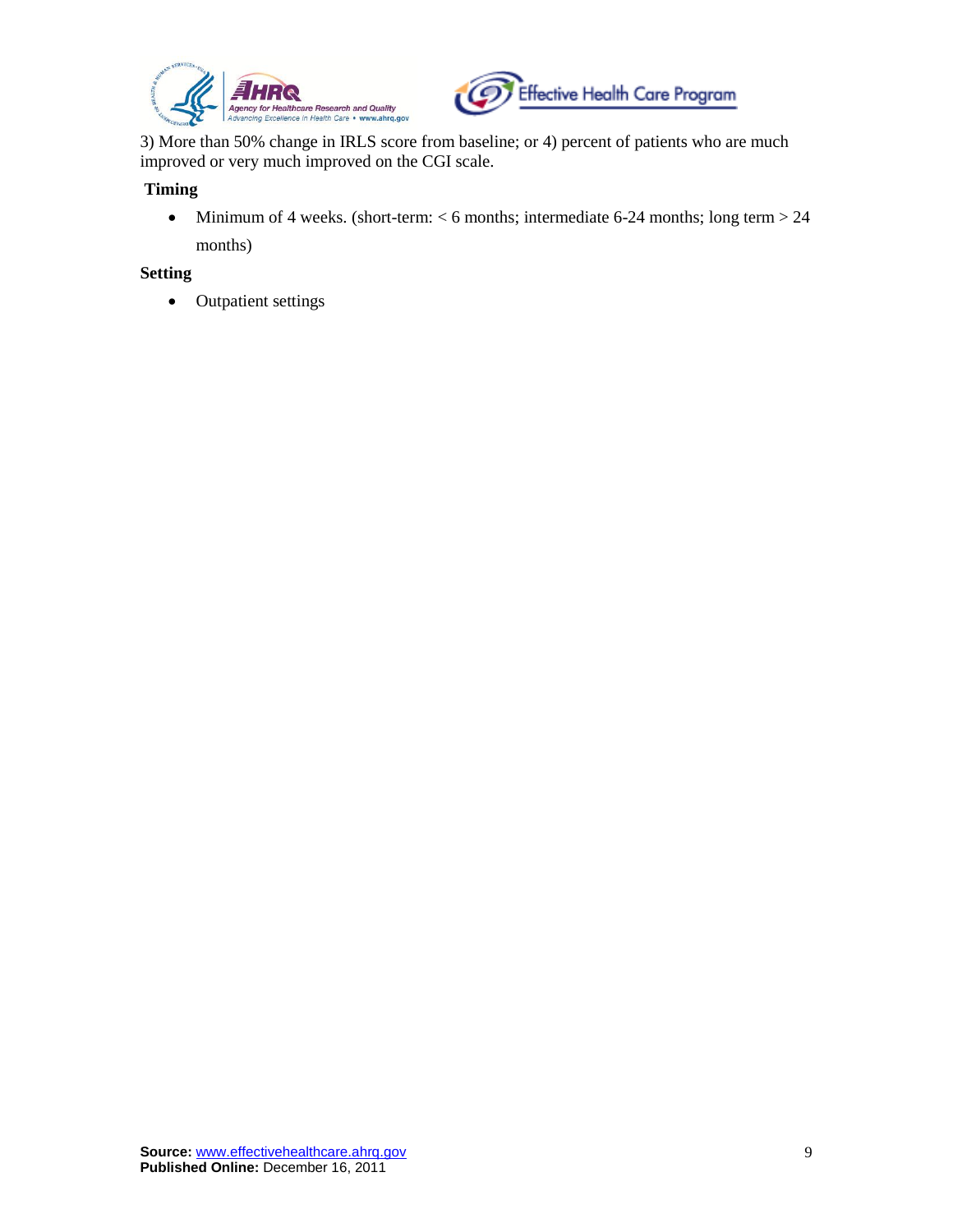



## III. Analytic Framework



#### IV. Methods

A. **Criteria for Inclusion/Exclusion of Studies in the Review -** Below we describe the general criteria used to identify eligible randomized controlled trials (RCTs) and observational studies. We will use evidence from observational studies to assess long-term harms of treatment; of particular interest are long-term, open label trials and followup studies.

#### **Inclusion Criteria for RCTs:**

- Randomized controlled trials (parallel-group as well as crossover) of pharmacological and nonpharmacological interventions for RLS.
- Studies involving individuals of all ages diagnosed with RLS (according to standard IRLS criteria or other equivalent clinical criteria). We will stratify patients by age  $(<18$  yrs,  $18-65$ ,  $> 65$  yrs).
- Studies involving participants from primary or specialty care settings.
- Studies that include individuals with RLS comorbid with iron deficiency, pregnancy, or end-stage renal disease.
- All pharmacological or nonpharmacological treatments for RLS compared to other active treatment, sham treatment, or a placebo.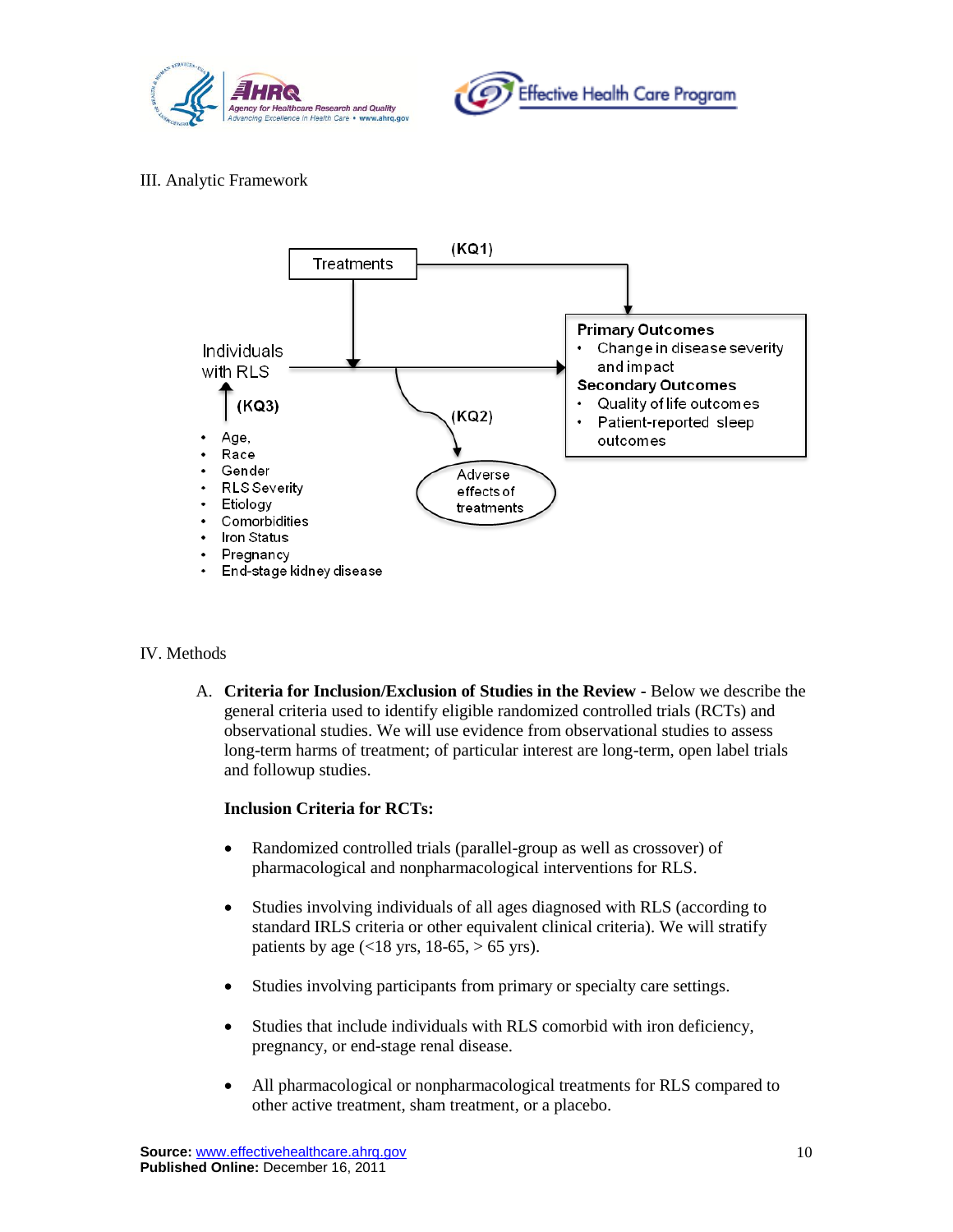



- Studies that record at least one outcome as change in one of the primary or secondary outcomes as specified in Table 2.
- Study duration is at least 4 weeks.

### **Exclusion Criteria for RCTs:**

Non-English language studies.

 Rationale: Our review of the literature and discussions with the technical expert panel indicate that studies relevant to this review, including clinical trials from countries in Europe are published in English language. Therefore, restricting studies to those published in English would not affect the findings of the review.

- Studies that report periodic limb movements disorder (PLMD) or other sleeprelated conditions that are not RLS.
- Studies that report only polysomnographic or other objective sleep-related measures.
- Studies that evaluate only acute effects (< 4 weeks) of treatment.

#### **Inclusion/Exclusion criteria for observational studies (for Key Question 2):**

 Studies that evaluate adverse effects of pharmacological and nonpharmacological treatments in individuals diagnosed with RLS will be included. Long-term, openlabel studies or followup studies of treatments for RLS are of particular interest and will be included. To evaluate harms of interest, we will include evidence from case reports or case series. We will exclude observational studies that do not evaluate harms from treatments for RLS.

#### **B. Searching for the Evidence: Literature Search Strategies for Identification of Relevant Studies to Answer the Key Questions**

We will search MEDLINE (via PubMed), EMBASE, the Cochrane Library and the Cochrane Central Trials Registry, and Natural Standards. We will use the EMBASE database to retrieve studies published in European journals that may not be indexed in MEDLINE. The preliminary search strategy for MEDLINE is listed in Appendix A. We will adapt this search strategy to conform to the syntax requirements of individual bibliographic databases. We will also evaluate the bibliographies of included primary studies and any identified systematic or nonsystematic reviews.

We will search the grey literature sources such as ClinicalTrials.gov, the International Controlled Trials Registry Platform (ICTRP), and the NIH RePORTer to identify completed clinical trials and to check for publication bias.

Two independent reviewers will screen titles/abstracts using the inclusion/exclusion criteria listed above (pg.10). Articles included by either reviewer will undergo fulltext screening, after which two reviewers must agree on a final inclusion/exclusion decision. Disagreements will be resolved by discussion or, when needed, by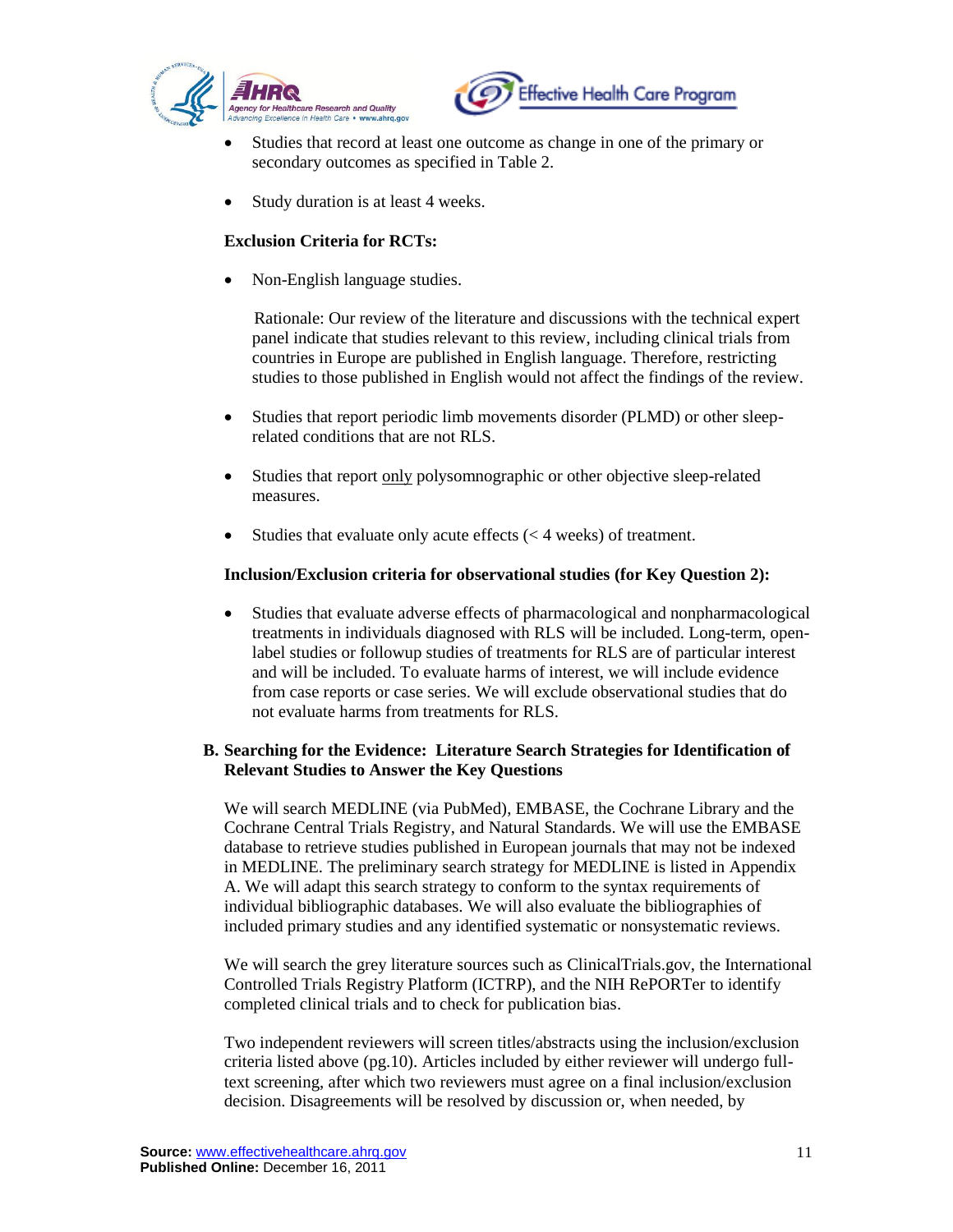



consultation with a third reviewer. Articles meeting eligibility criteria will be included for data abstraction.

After the draft report is submitted, we will follow the same procedure to update the literature search covering the interval since completion of the original search.

- **C. Data Abstraction and Data Management** We will download results from screening into EndNote® reference-management system. Data from individual studies will be abstracted directly into evidence tables by one reviewer and validated by a second reviewer. Disagreements will be resolved by discussion or, when needed, by consultation with a third reviewer. We will abstract data on study design; inclusion/exclusion criteria used to select study participants; patient characteristics (age, gender, race, disease severity, comorbidities, iron status); methods used to define RLS and assess severity of disease; and definition of clinically significant change in disease status used in individual studies. Data elements will include descriptors to assess intervention/exposure details; outcomes; methodological quality; and study applicability.
- D. **Assessment of Methodological Quality of Individual Studies** The primary and secondary abstractor/evaluator will independently assess the risk of bias of each eligible study using tools specific to study design. Disagreements will be resolved between the two reviewers by discussion or, when needed, by consultation with a third reviewer.

Blinding is a key component of assessing overall quality because assessment of treatment effectiveness is based primarily on patient reported outcomes and treatments are associated with a high placebo rate. For each RCT, we will assess risk of bias using the Cochrane risk of bias tool. We will evaluate random allocation of the subjects to the treatment groups; adequacy of allocation concealment and randomization; masking of the treatment status; intention-to-treat principles; and selective outcome reporting. We will assume a low risk of bias when RCTs meet all the quality criteria; a moderate risk of bias if at least one of the quality criteria was not met; and a high risk of bias if two or more quality criteria were not met. We will conclude there is an unknown risk of bias for the studies with poorly reported quality criteria.

For observational studies, we will evaluate strategies used to reduce selection bias; adjustments made for confounding; validity of outcome measures; and length and completeness of follow-up. We will use the RTI-item bank for items specific to these quality elements.**<sup>25</sup>**

E. **Data Synthesis** - We will summarize the primary literature by abstracting relevant continuous and categorical data. We will determine the feasibility of completing a quantitative synthesis (i.e., meta-analysis). Feasibility depends on the volume of relevant literature, conceptual homogeneity of the studies, and completeness of the results reporting. We anticipate that studies may report dichotomous outcomes (e.g., global assessment of improvement) and continuous outcomes (e.g., change in IRLS score). We will use the weighted mean difference when studies use the same outcome scale; otherwise standardized mean differences will be used. Data will be pooled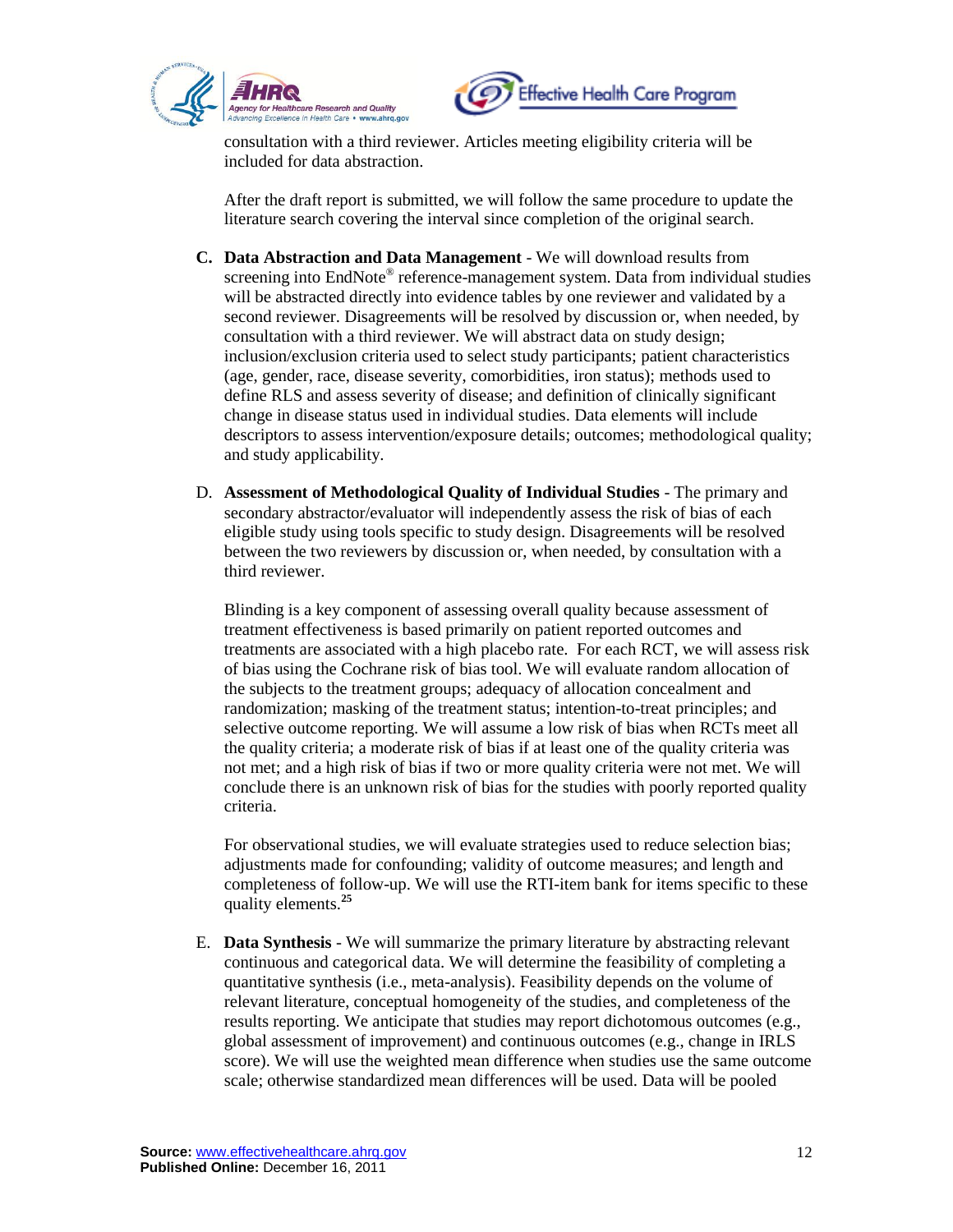



using random-effects model. We will assess heterogeneity in results with Chi-square and I-square tests.

Data synthesis will be stratified by patient characteristics (age, comorbidities, disease severity, iron status). We will attempt to derive a metric to assess clinically meaningful improvements in symptom frequency and severity by determining the number and percentage of patients who have had remission of RLS symptoms and who adhere to treatment. We will assess the number and percentage of patients that report adverse effects, especially augmentation. Where possible, we will stratify results by followup duration (short, intermediate, and long-term). Pre-planned sensitivity analyses include: age, disease severity, iron status, and comorbidities.

- F. **Grading the Evidence for Each Key Question**  We will assess the strength of evidence for each key question using the approach described in the EPC methods manual. In brief, the EPC approach requires assessment of four domains for each outcome:
	- Risk of bias (internal validity)
	- Consistency (similarity of effect sizes of included studies)
	- Directness (single direct link between intervention and outcome)
	- Precision (degree of certainty surrounding an effect estimate)

Additional domains are to be used when appropriate, including coherence, doseresponse association, impact of plausible residual confounders, strength of association (magnitude of effect), and publication bias. These domains will be considered qualitatively and a summary rating will be assigned after discussion by two reviewers as "high," "moderate," or "low" strength of evidence. We will assign a summary rating of "insufficient" when evidence is unavailable. These ratings will be interpreted as follows:

- 1. High: High confidence that the evidence reflects the true effect; further research is very unlikely to change the confidence in the estimate of effect.
- 2. Moderate: Moderate confidence that the evidence reflects the true effect; further research may change our confidence in the estimate of effect and may change the estimate.
- 3. Low: Low confidence that the evidence reflects the true effect; further research is likely to change the confidence in the estimate of effect and is likely to change the estimate.
- 4. Insufficient: Evidence either is unavailable or does not permit a conclusion.
- G. **Assessing Applicability -** To access applicability of individual studies, we will evaluate the eligibility requirements used to select patient population, baseline disease severity, and length of followup. The length of followup is important to establish long-term benefits and harms of treatment and will be a key variable in assessing applicability. We will describe the enrolled population and make qualitative comparisons to population-based estimates of disease prevalence and severity.

#### V. References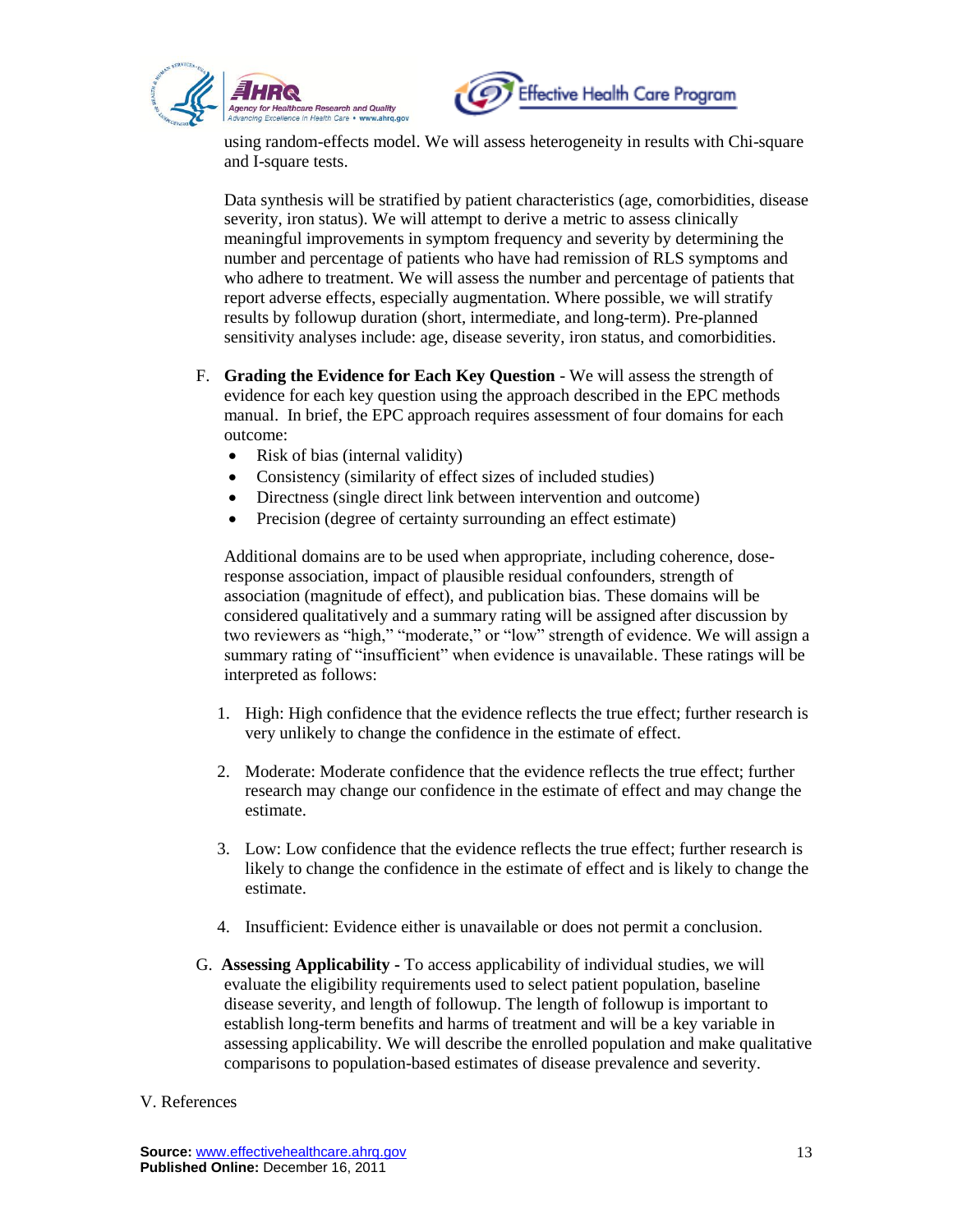



1. Ekbom K. Restless legs syndrome. *Neurology*. 1960;10:868–873.

2. Trenkwalder C, Paulus W. Restless legs syndrome: pathophysiology, clinical presentation and management. *Nature Reviews Neurology*. 2010;6(6):337–346.

3. García-Borreguero D, Egatz R, Winkelmann J, Berger K. Epidemiology of restless legs syndrome: The current status. *Sleep Med Rev*. 2006;10(3):153–167.

4. Allen RP. Restless Legs Syndrome Prevalence and Impact: REST General Population Study. *Archives of Internal Medicine*. 2005;165(11):1286–1292.

5. Hening WA, Allen RP, Washburn M, Lesage SR, Earley CJ. The four diagnostic criteria for Restless Legs Syndrome are unable to exclude confounding conditions ("mimics"). *Sleep medicine*. 2009;10(9):976–981.

6. Manconi M, Govoni V, De Vito A, et al. Pregnancy as a risk factor for restless legs syndrome. *Sleep medicine*. 2004;5(3):305–308.

7. Cesnik E, Casetta I, Turri M, et al. Transient RLS during pregnancy is a risk factor for the chronic idiopathic form. *Neurology*. 2010;75(23):2117–2120.

8. Allen R, Earley C. Defining the phenotype of the restless legs syndrome (RLS) using age-ofsymptom-onset. *Sleep medicine*. 2000;1(1):11–19.

9. Allen RP, Picchietti D, Hening WA, et al. Restless legs syndrome: diagnostic criteria, special considerations, and epidemiology. A report from the restless legs syndrome diagnosis and epidemiology workshop at the National Institutes of Health. In: *Sleep medicine*.Vol 4. 2003:101– 119.

10. Abetz L, Allen R, Follet A, et al. Evaluating the quality of life of patients with restless legs syndrome. *Clin Ther*. 2004;26(6):925–935.

11. Silber MH, Ehrenberg BL, Allen RP, et al. An algorithm for the management of restless legs syndrome. *Mayo Clin. Proc.* 2004;79(7):916–922.

12. Earley CJ. Restless Legs Syndrome. *N Engl J Med*. 2003;348(21):2103–2109.

13. García-Borreguero D, Allen RP, Benes H, et al. Augmentation as a treatment complication of restless legs syndrome: concept and management. *Mov Disord*. 2007;22 Suppl 18:S476–84.

14. Djokanovic N, Garcia-Bournissen F, Koren G. Medications for restless legs syndrome in pregnancy. *J Obstet Gynaecol Can*. 2008;30(6):505–507.

15. Allen RP. Controversies and Challenges in Defining the Etiology and Pathophysiology of Restless Legs Syndrome. *The American Journal of Medicine*. 2007;120(1):S13–S21.

16. Manconi M, Govoni V, De Vito A, et al. Restless legs syndrome and pregnancy. *Neurology*. 2004;63(6):1065–1069.

17. Walters AS, Walters AS, Aldrich MS, et al. Toward a better definition of the restless legs syndrome. *Mov Disord*. 1995;10(5):634–642.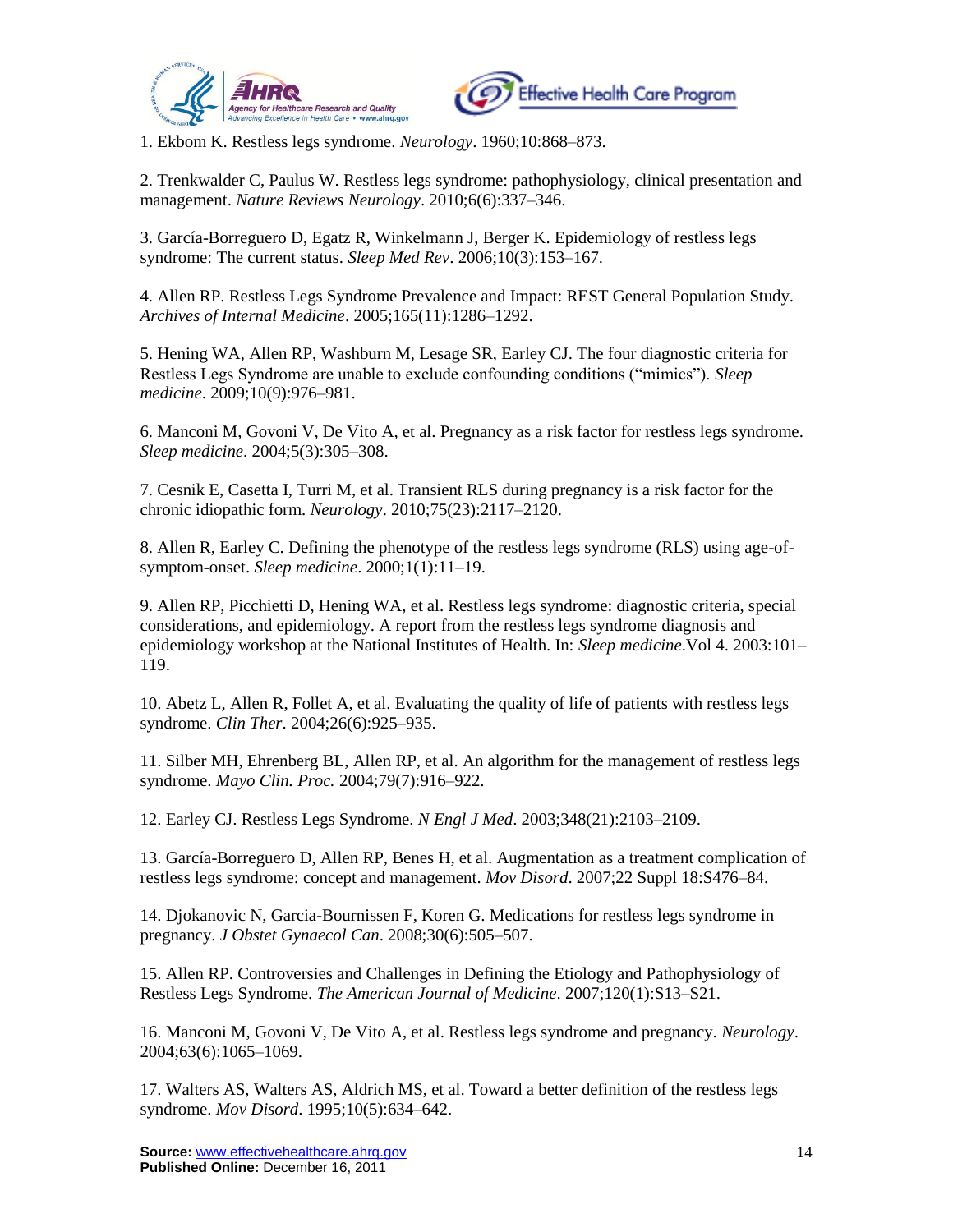



18. Benes H, Walters AS, Allen RP, Hening WA, Kohnen R. Definition of restless legs syndrome, how to diagnose it, and how to differentiate it from RLS mimics. *Mov Disord*. 2007;22(S18):S401–S408.

19. Hornyak M, Feige B, Riemann D, Voderholzer U. Periodic leg movements in sleep and periodic limb movement disorder: Prevalence, clinical significance and treatment. *Sleep Med Rev*. 2006;10(3):169–177.

20. Winkelman JW. Periodic Limb Movements in Sleep — Endophenotype for Restless Legs Syndrome? *N Engl J Med*. 2007;357(7):703–705.

21. Silber MH, Ehrenberg BL, Allen RP, et al. An algorithm for the management of restless legs syndrome. *Mayo Clin. Proc.* 2004;79(7):916–922.

22. García-Borreguero D, Stillman P, Benes H, et al. Algorithms for the diagnosis and treatment of restless legs syndrome in primary care. *BMC Neurol*. 2011;11(1):28.

23. Kohnen R, Allen RP, Benes H, et al. Assessment of restless legs syndrome—Methodological approaches for use in practice and clinical trials. *Mov Disord*. 2007;22(S18):S485–S494.

24. Silver N, Allen RP, Senerth J, Earley CJ. A 10-year, longitudinal assessment of dopamine agonists and methadone in the treatment of restless legs syndrome. *Sleep medicine*. 2011;12(5):440–444.

25. Viswanathan M, Berkman ND. Development of the RTI item bank on risk of bias and precision of observational studies. *J Clin Epidemiol*. 2011.

#### VI. Definition of Terms

| <b>RLS</b> Diagnostic | Essential Criteria for diagnosis of RLS                                                               |  |  |  |
|-----------------------|-------------------------------------------------------------------------------------------------------|--|--|--|
| Criteria              | A strong urge to move the legs, usually associated with an<br>uncomfortable and unpleasant sensation. |  |  |  |
|                       | Sensory symptoms are triggered by periods of rest or inactivity.<br>2.                                |  |  |  |
|                       | Sensory symptoms are relieved, at least partially, with movement<br>3.                                |  |  |  |
|                       | and the relief persists as long as the movement continues.                                            |  |  |  |
|                       | Symptoms are worse at night or in the evening and are absent or<br>4.                                 |  |  |  |
|                       | negligible in the morning                                                                             |  |  |  |
| Augmentation          | Treatment induced worsening of symptoms in RLS patients being treated                                 |  |  |  |
|                       | with dopaminergic agents. (e.g., earlier onset of symptoms at night, shorter                          |  |  |  |
|                       | latency to onset of symptoms, appearance of daytime symptoms, and spread                              |  |  |  |
|                       | of symptoms to other body parts)                                                                      |  |  |  |
| <b>PLMD</b>           | Periodic limb movement disorder. RLS patients may experience semi-                                    |  |  |  |
|                       | rhythmic movements of the legs called periodic limb movements (PLM)                                   |  |  |  |
|                       | during wakefulness or sleep. However, PLM are not specific to RLS and                                 |  |  |  |
|                       | PLMD is a distinct sleep disorder.                                                                    |  |  |  |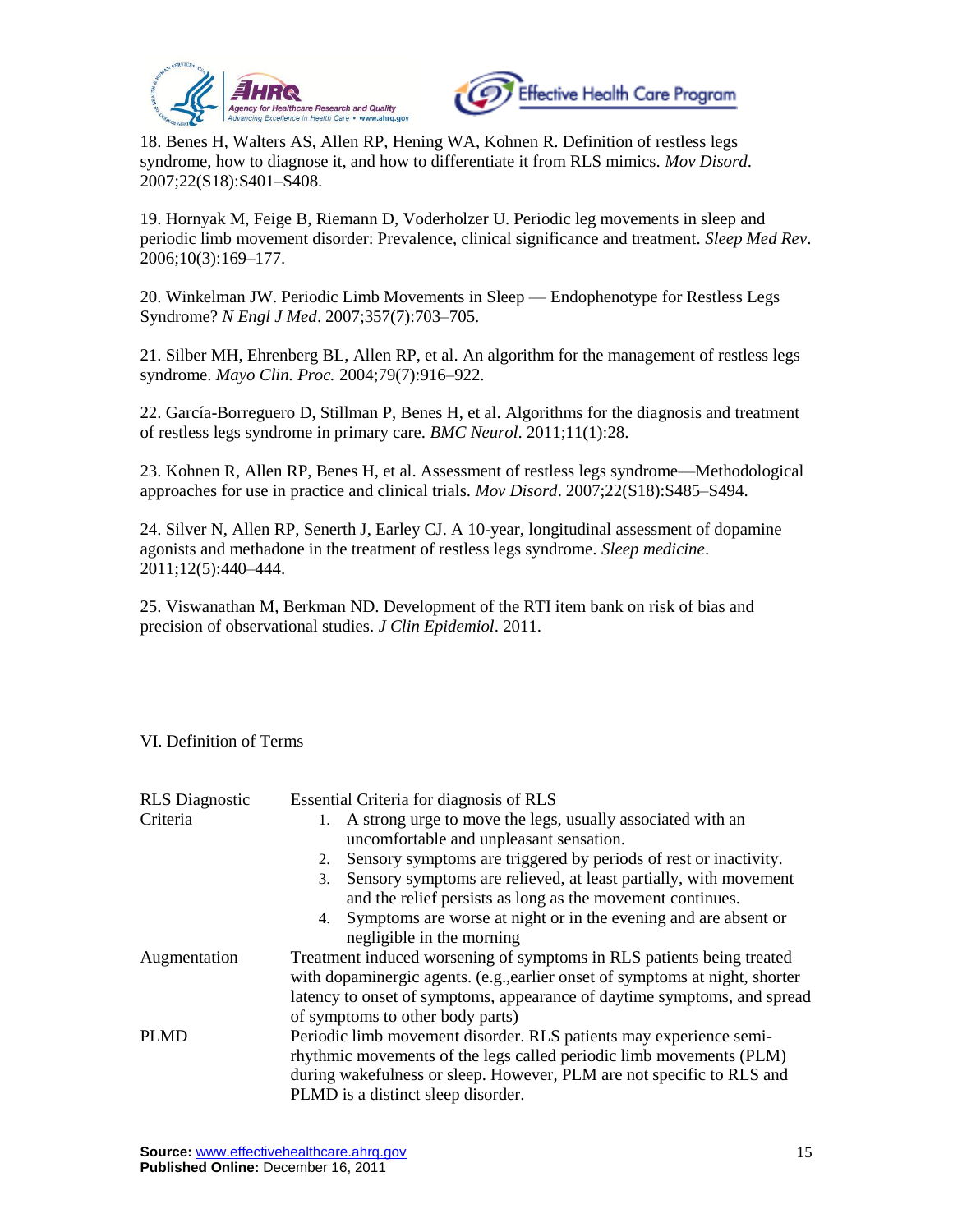

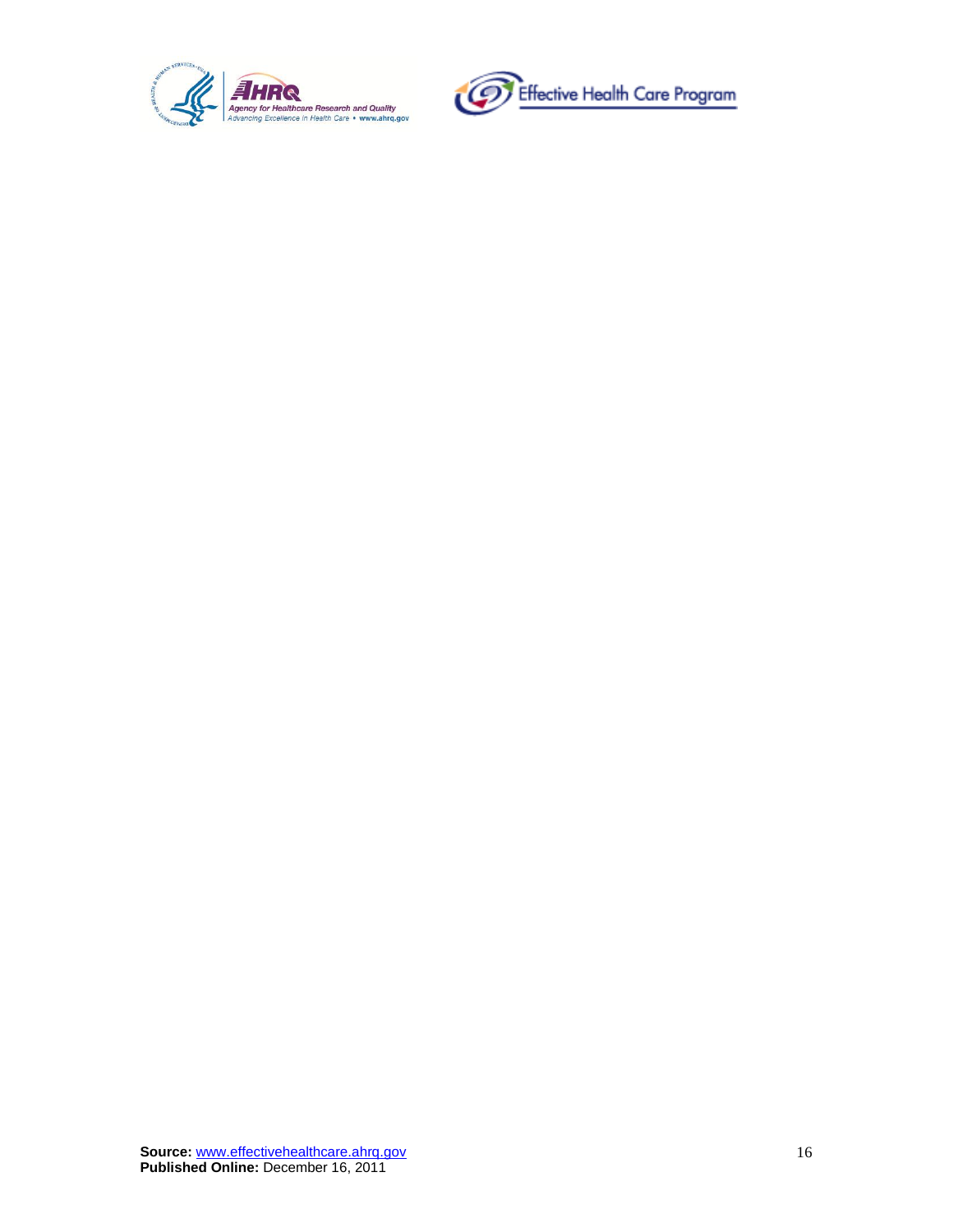



## **VII. Summary of Protocol Amendments**

In the event of protocol amendments, the date of each amendment will be accompanied by a description of the change and the rationale.

## **VIII. Review of Key Questions**

For all EPC reviews, key questions were reviewed and refined as needed by the EPC with input from Key Informants and the Technical Expert Panel (TEP) to assure that the questions are specific and explicit about what information is being reviewed. In addition, for Comparative Effectiveness reviews, the key questions were posted for public comment and finalized by the EPC after review of the comments.

## **IX. Key Informants**

Key Informants are the end users of research, including patients and caregivers, practicing clinicians, relevant professional and consumer organizations, purchasers of health care, and others with experience in making health care decisions. Within the EPC program, the Key Informant role is to provide input into identifying the Key Questions for research that will inform healthcare decisions. The EPC solicits input from Key Informants when developing questions for systematic review or when identifying high priority research gaps and needed new research. Key Informants are not involved in analyzing the evidence or writing the report and have not reviewed the report, except as given the opportunity to do so through the peer or public review mechanism.

Key Informants must disclose any financial conflicts of interest greater than \$10,000 and any other relevant business or professional conflicts of interest. Because of their role as endusers, individuals are invited to serve as Key Informants and those who present with potential conflicts may be retained. The TOO and the EPC work to balance, manage, or mitigate any potential conflicts of interest identified.

# **X. Technical Experts**

Technical Experts comprise a multi-disciplinary group of clinical, content, and methodologic experts who provide input in defining populations, interventions, comparisons, or outcomes as well as identifying particular studies or databases to search. They are selected to provide broad expertise and perspectives specific to the topic under development. Divergent and conflicted opinions are common and perceived as health scientific discourse that results in a thoughtful, relevant systematic review. Therefore study questions, design and/or methodological approaches do not necessarily represent the views of individual technical and content experts. Technical Experts provide information to the EPC to identify literature search strategies and recommend approaches to specific issues as requested by the EPC. Technical Experts do not do analysis of any kind nor contribute to the writing of the report and have not reviewed the report, except as given the opportunity to do so through the public review mechanism.

Technical Experts must disclose any financial conflicts of interest greater than \$10,000 and any other relevant business or professional conflicts of interest. Because of their unique clinical or content expertise, individuals are invited to serve as Technical Experts and those who present with potential conflicts may be retained. The TOO and the EPC work to balance, manage, or mitigate any potential conflicts of interest identified.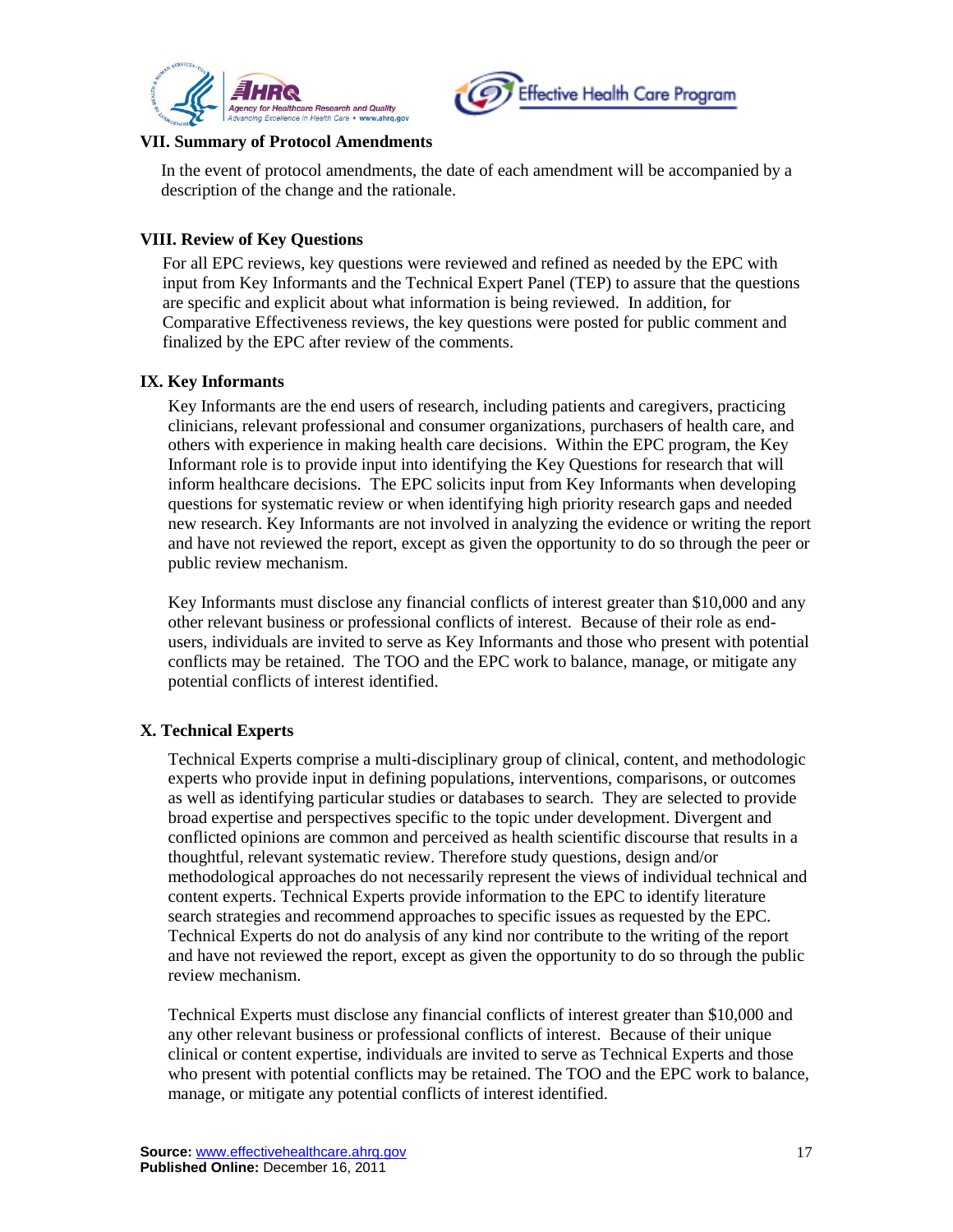



# **XI. Peer Reviewers**

Peer reviewers are invited to provide written comments on the draft report based on their clinical, content, or methodologic expertise. Peer review comments on the preliminary draft of the report are considered by the EPC in preparation of the final draft of the report. Peer reviewers do not participate in writing or editing of the final report or other products. The synthesis of the scientific literature presented in the final report does not necessarily represent the views of individual reviewers. The dispositions of the peer review comments are documented and will, for CERs and Technical briefs, be published three months after the publication of the Evidence report.

Potential Reviewers must disclose any financial conflicts of interest greater than \$10,000 and any other relevant business or professional conflicts of interest. Invited Peer Reviewers may not have any financial conflict of interest greater than \$10,000. Peer reviewers who disclose potential business or professional conflicts of interest may submit comments on draft reports through the public comment mechanism.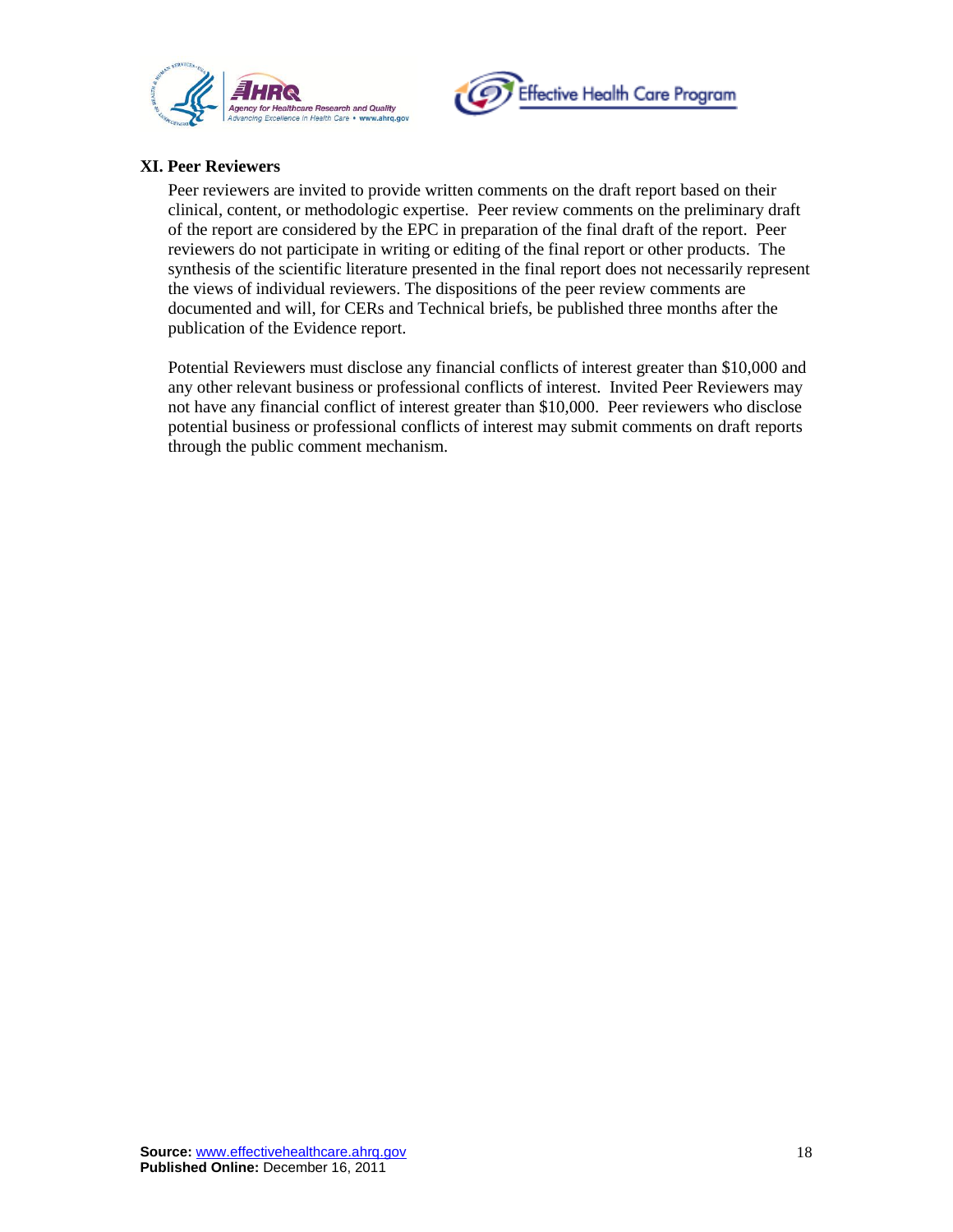



# Appendix A:

# Ovid MEDLINE Search Strategy for Primary Studies: First Iteration

- 1 "restless leg\$ syndrome".mp. (2470)
- 2 "Ekbom syndrome".mp. (27)
- 3 Randomized Controlled Trials as Topic/ (76575)
- 4 randomized controlled trial/ (316968)
- 5 random allocation/ (72869)
- 6 double blind method/ (112853)
- 7 single blind method/ (15532)
- 8 clinical trial, phase [i.pt.](http://i.pt/) (11643)
- 9 clinical trial, phase [ii.pt.](http://ii.pt/) (18390)
- 10 clinical trial, phase [iii.pt.](http://iii.pt/) (6549)
- 11 clinical trial, phase [iv.pt.](http://iv.pt/) (642)
- 12 controlled clinical [trial.pt.](http://trial.pt/) (83518)
- 13 randomized controlled [trial.pt.](http://trial.pt/) (316968)
- 14 multicenter [study.pt.](http://study.pt/) (136622)
- 15 clinical [trial.pt.](http://trial.pt/) (468143)
- 16 exp Clinical Trials as topic/ (249329)
- 17 (clinical adj trial\$).tw. (161454)
- 18 ((singl\$ or doubl\$ or treb\$ or tripl\$) adj (blind\$3 or mask\$3)).tw. (110255)
- 19 PLACEBOS/ (30189)
- 20 placebo\$.tw. (132821)
- 21 randomly [allocated.tw.](http://allocated.tw/) (12928)
- 22 (allocated adj2 random\$).tw. (15197)
- 23 or/3-22 (982769)
- 24 or/1-2 (2483)
- 25 24 and 23 (385)
- 26 (case reports or comment or editorial or historical article or letter or news or newspaper article or"review").pt. (4441578)
- 27 25 not 26 (283)
- 28 Epidemiologic studies/ (5169)
- 29 exp case control studies/ (526179)
- 30 exp cohort studies/ (1132983)
- 31 case [control.tw.](http://control.tw/) (57475)
- 32 (cohort adj (study or studies)).tw. (55811)
- 33 (Follow up adj (study or studies)).tw. (32483)